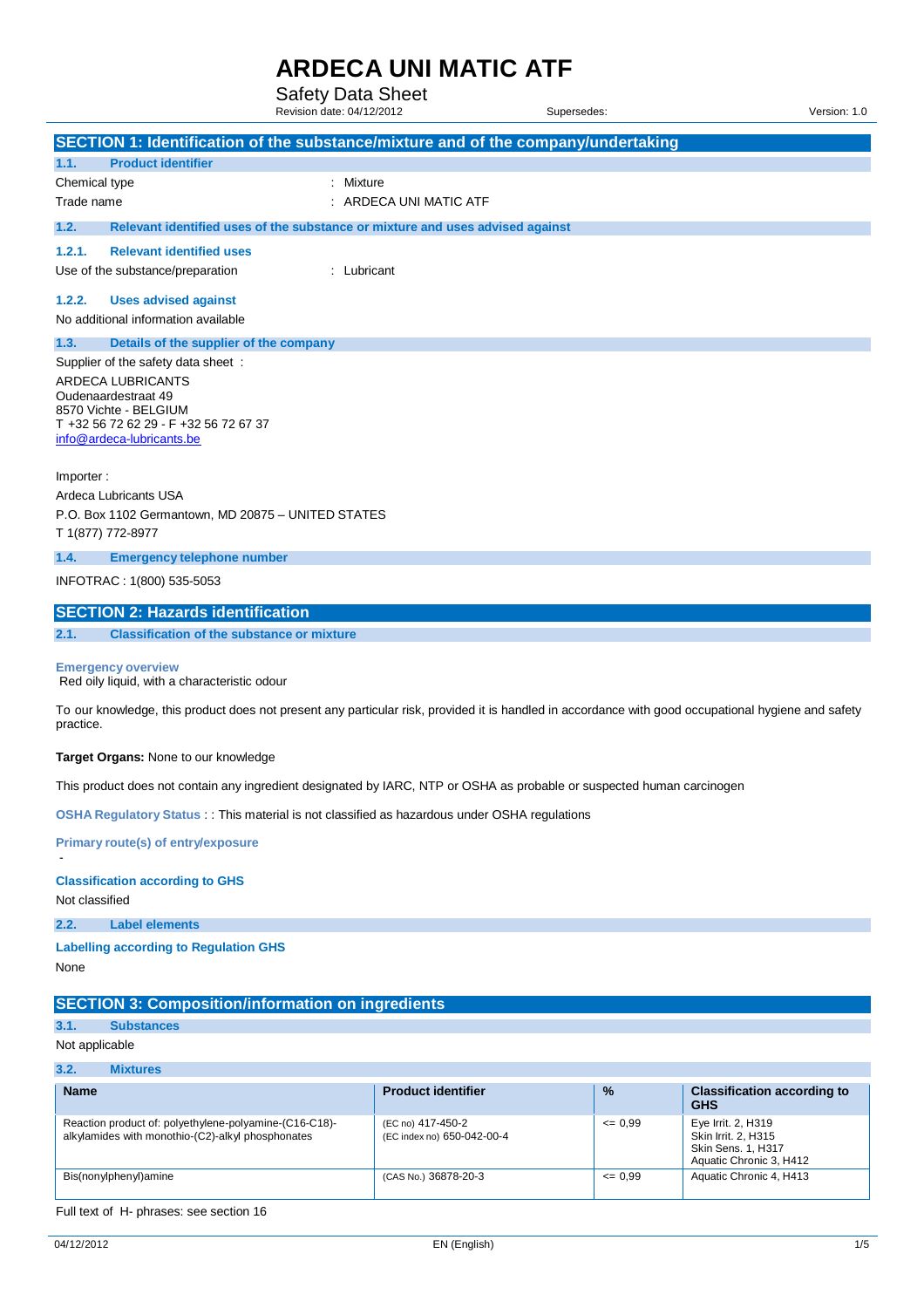Safety Data Sheet

| <b>SECTION 4: First aid measures</b>                                                   |                                                                                                                                                               |
|----------------------------------------------------------------------------------------|---------------------------------------------------------------------------------------------------------------------------------------------------------------|
| <b>Description of first aid measures</b><br>4.1.                                       |                                                                                                                                                               |
| First-aid measures after inhalation                                                    | Move the affected person to the fresh air.                                                                                                                    |
| First-aid measures after skin contact                                                  | Wash with soapy water.                                                                                                                                        |
| First-aid measures after eye contact                                                   | Immediately rinse with water for a prolonged period while holding the eyelids wide open.                                                                      |
| First-aid measures after ingestion                                                     | Never attempt to induce vomiting<br>Rinse mouth out with water<br>Take medical advice immediately.                                                            |
| 4.2.<br>Most important symptoms and effects, both acute and delayed                    |                                                                                                                                                               |
| No additional information available                                                    |                                                                                                                                                               |
| 4.3.                                                                                   | Indication of any immediate medical attention and special treatment needed                                                                                    |
| Treat symptomatically.                                                                 |                                                                                                                                                               |
| <b>SECTION 5: Firefighting measures</b>                                                |                                                                                                                                                               |
| <b>Extinguishing media</b><br>5.1.                                                     |                                                                                                                                                               |
| Suitable extinguishing media                                                           | Foam<br>Dry powder<br>Water spray.                                                                                                                            |
| Unsuitable extinguishing media                                                         | Strong water jet.                                                                                                                                             |
| 5.2.<br>Special hazards arising from the substance or mixture                          |                                                                                                                                                               |
| Fire hazard                                                                            | On combustion or on thermal decomposition (pyrolysis) releases :<br>Carbon oxides (CO and CO2)<br>Nitrogen oxides.                                            |
| 5.3.<br><b>Advice for firefighters</b>                                                 |                                                                                                                                                               |
| Firefighting instructions                                                              | Cool down the containers exposed to heat with a water spray                                                                                                   |
| Protection during firefighting                                                         | Contain the extinguishing fluids by bunding.<br>Do not attempt to take action without suitable protective equipment                                           |
|                                                                                        | Self-contained breathing apparatus<br>Complete protective clothing.                                                                                           |
| <b>SECTION 6: Accidental release measures</b>                                          |                                                                                                                                                               |
|                                                                                        |                                                                                                                                                               |
| 6.1.                                                                                   |                                                                                                                                                               |
| Personal precautions, protective equipment and emergency procedures                    |                                                                                                                                                               |
| 6.1.1.<br>For non-emergency personnel<br><b>Emergency procedures</b>                   | Avoid contact with eves<br>Do not breathe vapours<br>No smoking.                                                                                              |
| 6.1.2.<br>For emergency responders                                                     |                                                                                                                                                               |
| Protective equipment                                                                   | : Do not attempt to take action without suitable protective equipment<br>For further information refer to section 8: "Exposure controls/personal protection". |
| 6.2.<br><b>Environmental precautions</b>                                               |                                                                                                                                                               |
| Contain the spilled material by bunding. Do not discharge into drains or rivers.       |                                                                                                                                                               |
| 6.3.<br>Methods and material for containment and cleaning up                           |                                                                                                                                                               |
| For containment                                                                        | : Recover the product with absorbent material.                                                                                                                |
| Methods for cleaning up                                                                | Wash non-recoverable remainder with large amounts of water.                                                                                                   |
| Other information                                                                      | Dispose of contaminated materials in accordance with current regulations<br>Caution : this product can cause the floor to be slippery.                        |
|                                                                                        |                                                                                                                                                               |
| <b>SECTION 7: Handling and storage</b><br><b>Precautions for safe handling</b><br>7.1. |                                                                                                                                                               |
| Precautions for safe handling                                                          | Ensure good ventilation of the work station<br>No smoking<br>Avoid contact with skin and eyes                                                                 |
|                                                                                        | Do not breathe vapours                                                                                                                                        |
|                                                                                        | No flames, no sparks. Eliminate all sources of ignition.                                                                                                      |
| Hygiene measures                                                                       | Do not drink, eat or smoke in the workplace<br>Always wash hands after handling the product.                                                                  |
| 7.2.<br>Conditions for safe storage, including any incompatibilities                   |                                                                                                                                                               |
| Storage conditions                                                                     | Store in dry, well-ventilated area.                                                                                                                           |
| Storage temperature                                                                    | $≤ 40$ ℃                                                                                                                                                      |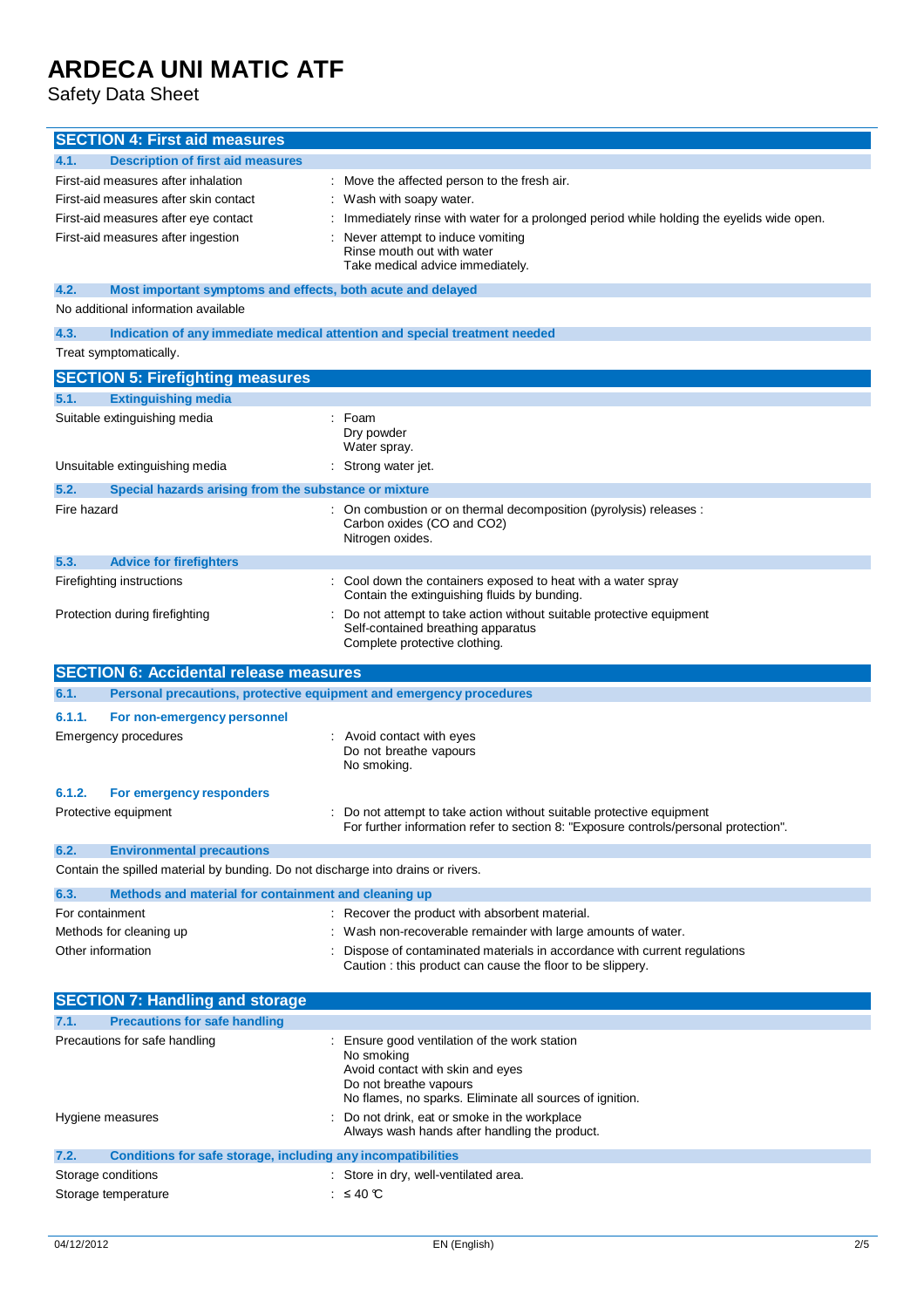Safety Data Sheet

#### **SECTION 8: Exposure controls/personal protection**

| 8.1.           | <b>Control parameters</b>                             |                                                                                    |
|----------------|-------------------------------------------------------|------------------------------------------------------------------------------------|
|                | No additional information available                   |                                                                                    |
| 8.2.           | <b>Exposure controls</b>                              |                                                                                    |
|                | Appropriate engineering controls                      | Ensure good ventilation of the work station.                                       |
|                | Personal protective equipment                         | Gloves                                                                             |
|                |                                                       | Safety glasses.                                                                    |
|                |                                                       |                                                                                    |
|                | Hand protection                                       | Protective gloves.                                                                 |
| Eye protection |                                                       | Safety glasses.                                                                    |
|                | Respiratory protection                                | If the ventilation is suitable, it is not essential to wear respiratory equipment. |
|                | <b>SECTION 9: Physical and chemical properties</b>    |                                                                                    |
| 9.1.           | Information on basic physical and chemical properties |                                                                                    |
|                | Physical state                                        | : Liquid                                                                           |
| Appearance     |                                                       | Oily.                                                                              |
| Colour         |                                                       | red.                                                                               |
| Odour          |                                                       | characteristic.                                                                    |
|                | Odour threshold                                       | Not established                                                                    |
| pH             |                                                       | No data available                                                                  |
| Melting point  |                                                       | No data available                                                                  |
| Boiling point  |                                                       | No data available                                                                  |
| Flash point    |                                                       | 178 °C (ASTM D92)                                                                  |
|                | Relative evaporation rate (butylacetate=1)            | No data available                                                                  |
|                | Flammability (solid, gas)                             | No data available                                                                  |
|                | <b>Explosive limits</b>                               | No data available                                                                  |
|                | Vapour pressure                                       | No data available                                                                  |
|                | Relative vapour density at 20 °C                      | No data available                                                                  |
|                | Relative density                                      | No data available                                                                  |
| Density        |                                                       | 851 kg/m <sup>3</sup>                                                              |
| Solubility     |                                                       | No data available                                                                  |
| Log Pow        |                                                       | No data available                                                                  |
|                | Self ignition temperature                             | No data available                                                                  |
|                | Decomposition temperature                             | No data available                                                                  |
|                | Production film and article                           | 0.5.011111000                                                                      |

| <b>Proprise Component Component Component Component Component Component Component Component Component Component Component Component Component Component Component Component Component Component Component Component Component Co</b> | no autu uvulluvlo                 |
|--------------------------------------------------------------------------------------------------------------------------------------------------------------------------------------------------------------------------------------|-----------------------------------|
| Viscosity, kinematic                                                                                                                                                                                                                 | : 35,6 mm <sup>2</sup> /s (40 °C) |
| Viscosity, dynamic                                                                                                                                                                                                                   | : Not required                    |
| Explosive properties                                                                                                                                                                                                                 | : No data available               |
| Oxidising properties                                                                                                                                                                                                                 | : No data available               |

#### **9.2. Other information**

#### No additional information available

|                        | <b>SECTION 10: Stability and reactivity</b>                         |  |  |  |  |  |
|------------------------|---------------------------------------------------------------------|--|--|--|--|--|
| 10.1.                  | <b>Reactivity</b>                                                   |  |  |  |  |  |
|                        | To our knowledge, the product does not present any particular risk. |  |  |  |  |  |
| 10.2.                  | <b>Chemical stability</b>                                           |  |  |  |  |  |
|                        | Stable at ambient temperature and under normal conditions of use.   |  |  |  |  |  |
| 10.3.                  | <b>Possibility of hazardous reactions</b>                           |  |  |  |  |  |
| None to our knowledge. |                                                                     |  |  |  |  |  |
| 10.4.                  | <b>Conditions to avoid</b>                                          |  |  |  |  |  |
|                        | No flames, no sparks. Eliminate all sources of ignition.            |  |  |  |  |  |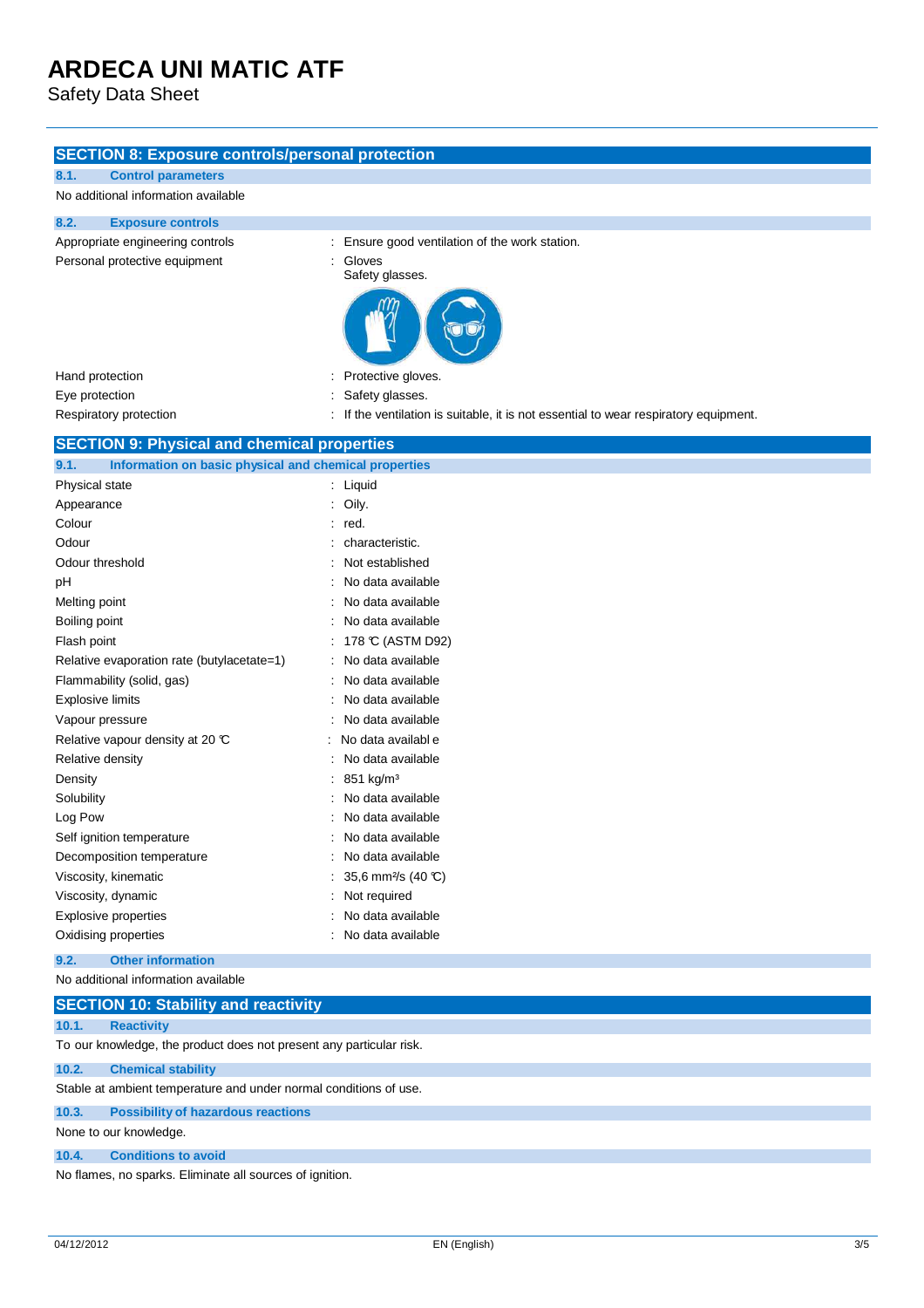Safety Data Sheet

| <b>Incompatible materials</b><br>10.5.                                                                                                  |                                                                          |  |  |
|-----------------------------------------------------------------------------------------------------------------------------------------|--------------------------------------------------------------------------|--|--|
| Strong oxidizing agents                                                                                                                 |                                                                          |  |  |
| Acids.<br>Bases.                                                                                                                        |                                                                          |  |  |
| <b>Hazardous decomposition products</b><br>10.6.                                                                                        |                                                                          |  |  |
| None under normal conditions.                                                                                                           |                                                                          |  |  |
| <b>SECTION 11: Toxicological information</b>                                                                                            |                                                                          |  |  |
| 11.1.<br>Information on toxicological effects                                                                                           |                                                                          |  |  |
| Acute toxicity                                                                                                                          | Not classified (No data available)                                       |  |  |
| Skin corrosion/irritation                                                                                                               | Not classified                                                           |  |  |
|                                                                                                                                         | May cause moderate irritation.                                           |  |  |
| Serious eye damage/irritation                                                                                                           | Not classified                                                           |  |  |
|                                                                                                                                         | May cause slight temporary irritation to ocular mucous membranes         |  |  |
| Respiratory or skin sensitisation                                                                                                       | Not classified                                                           |  |  |
| Germ cell mutagenicity<br>Carcinogenicity                                                                                               | Not classified (No data available)<br>Not classified (No data available) |  |  |
|                                                                                                                                         |                                                                          |  |  |
| Reproductive toxicity<br>Specific target organ toxicity (single exposure)                                                               | Not classified (No data available)<br>Not classified                     |  |  |
|                                                                                                                                         | May be irritating to the mucous membranes and to the respiratory system  |  |  |
| Specific target organ toxicity (repeated                                                                                                | Not classified (No data available)                                       |  |  |
| exposure)                                                                                                                               |                                                                          |  |  |
| Aspiration hazard                                                                                                                       | : Not classified                                                         |  |  |
| <b>SECTION 12: Ecological information</b>                                                                                               |                                                                          |  |  |
| 12.1.<br><b>Toxicity</b>                                                                                                                |                                                                          |  |  |
| No additional information available                                                                                                     |                                                                          |  |  |
| 12.2.<br><b>Persistence and degradability</b>                                                                                           |                                                                          |  |  |
| <b>ARDECA UNI MATIC ATF</b>                                                                                                             |                                                                          |  |  |
| Persistence and degradability                                                                                                           | Not readily biodegradable.                                               |  |  |
| 12.3.<br><b>Bioaccumulative potential</b>                                                                                               |                                                                          |  |  |
| No additional information available                                                                                                     |                                                                          |  |  |
| 12.4.<br><b>Mobility in soil</b>                                                                                                        |                                                                          |  |  |
| No additional information available                                                                                                     |                                                                          |  |  |
| <b>SECTION 13: Disposal considerations</b>                                                                                              |                                                                          |  |  |
| <b>Waste treatment methods</b><br>13.1.                                                                                                 |                                                                          |  |  |
| Waste treatment methods                                                                                                                 | : Dispose of in accordance with relevant local regulations.              |  |  |
| <b>SECTION 14: Transport information</b>                                                                                                |                                                                          |  |  |
| No dangerous good in sense of transport regulations.                                                                                    |                                                                          |  |  |
| <b>SECTION 15: Regulatory information</b>                                                                                               |                                                                          |  |  |
| Safety, health and environmental regulations/legislation specific for the substance or mixture                                          |                                                                          |  |  |
| <b>EU-Regulations</b>                                                                                                                   |                                                                          |  |  |
| EU Classification according to 1999/45/EC directive :                                                                                   |                                                                          |  |  |
| Not classified                                                                                                                          |                                                                          |  |  |
|                                                                                                                                         |                                                                          |  |  |
| <b>US regulations</b>                                                                                                                   |                                                                          |  |  |
| California proposition 65 : Reaction product of: polyethylene-polyamine-(C16-C18)-alkylamides with monothio-(C2)-alkyl phosphonates and |                                                                          |  |  |

Bis(nonylphenyl)amine are not listed

#### **TSCA**

CAS# 36878-20-3 is listed on the TSCA inventory.

#### **SECTION 16: Other information**

Data sources in the set of state of the SDS of suppliers.